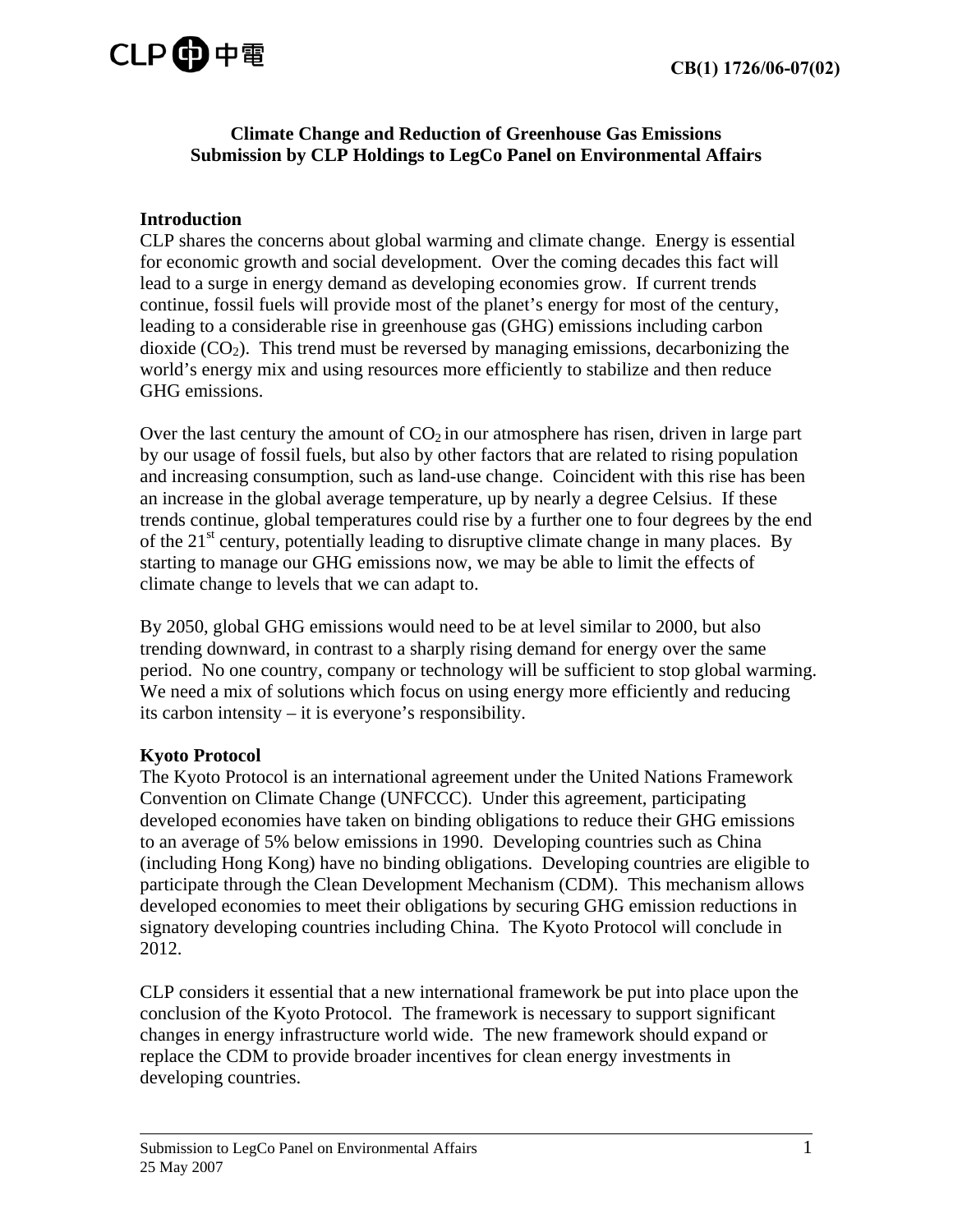## CLP**的**中電

#### **Hong Kong Scenario**

In Hong Kong, GHG emissions per capita and per kilowatt hour are relatively low because there is little manufacturing, excellent public transportation, and a diverse mix of fuels for power generation (particularly low-emitting natural gas and non-emitting nuclear). Hong Kong has the potential to stabilize or reduce GHG emissions over the next 10 to 20 years through four key approaches:

- improved energy efficiency and conservation, particularly in buildings
- alternate, hybrid and electric vehicles, traffic management and public transportation
- greater reliance on natural gas and nuclear power, and
- growth of renewable energy over time.

Businesses, government *and consumers* must be engaged. Implementing these approaches would require a clear and integrated energy policy that guides the resource mix in order to achieve an excellent balance among reliability, affordability, energy security and environment.

#### **Managing current and future emissions from CLP's business**

CLP recognizes the importance of the issue in our business – our strategy and performance goals are under direct supervision of the Board of Directors.

#### **CLP's Hong Kong business:**

- CLP Power Hong Kong GHG emissions in 2006 were within 2% of 1990 emissions, despite growth of more than 80% in usage since then.
- Though not subject to any binding obligation, CLP Power Hong Kong held GHG emissions to this level by fuel diversification, specifically nuclear and natural gas.
- Prompt development of LNG terminal is critical to avoid large growth in GHG emissions. **This is the single largest factor affecting HK's future GHG emissions in the next 10 years.**
- CLP's energy efficiency services, grid connection of self-generating customers with on-site renewables, and development of renewable energy all help to avoid GHG emissions in Hong Kong.
- CLP's Energy Innovation Fund, now in its  $5<sup>th</sup>$  year, supports clean energy education and development in the Hong Kong community. CLP also sponsors university research on renewable energy resources and applications in the region, and provides the results to the public.

## **CLP's International Portfolio:**

- Since natural gas has only half the GHG emissions of coal, we also aim to use more in Australia and elsewhere in our portfolio. Our experience in Hong Kong is being leveraged throughout the region.
- Renewables have virtually no GHG emissions. CLP has a voluntary target that renewables will account for 5% of our generating capacity by 2010. CLP's renewable portfolio today includes 16 facilities with a combined capacity of 285 Megawatts